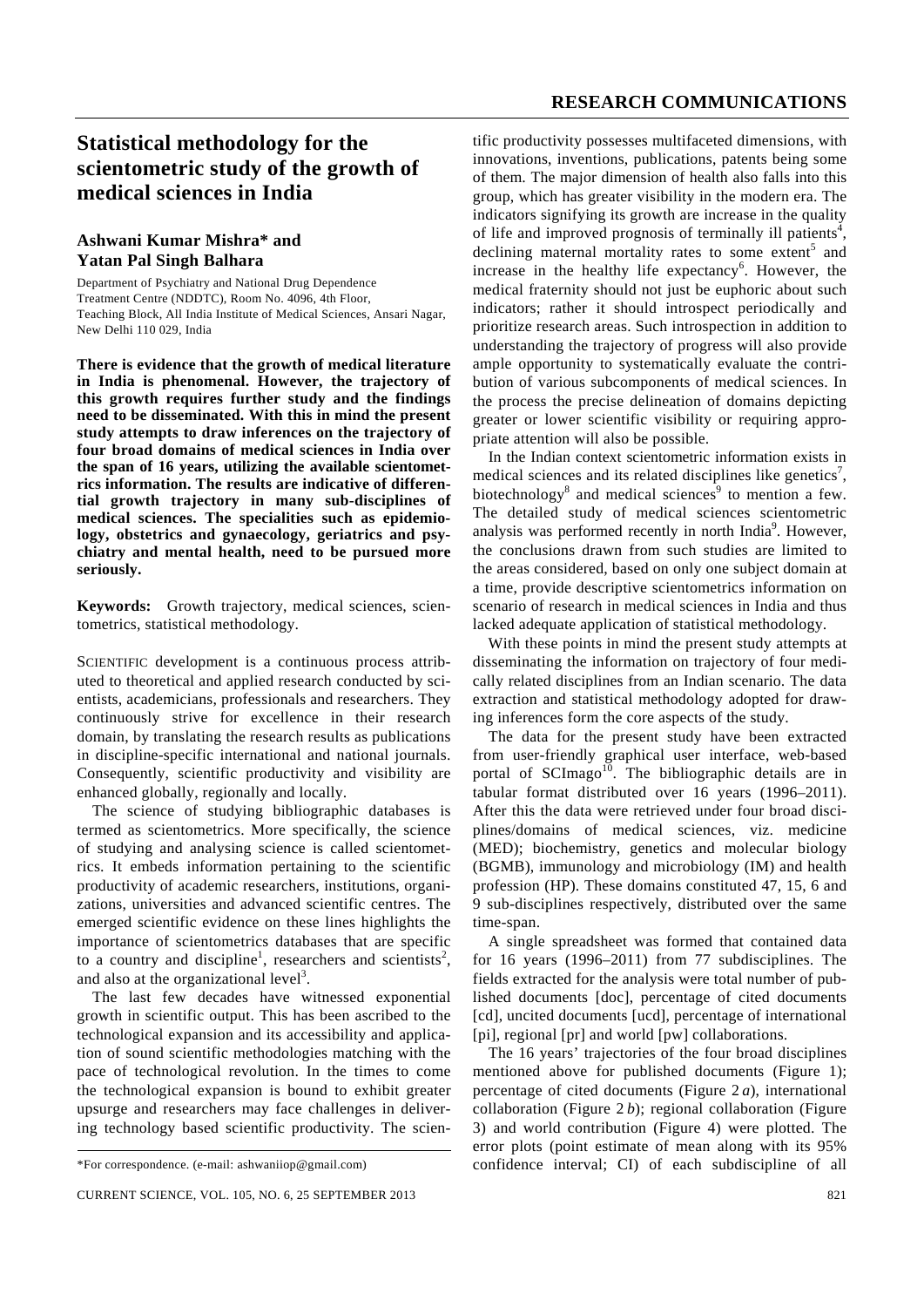# RESEARCH COMMUNICATIONS



**Figure 1a-d.** Curve fitting to publications from the domains of medicine (a); biochemistry, genetics and molecular biology (b); immunology and microbiology (*c*) and health profession (*d*) over a period of 16 years in linear and exponential form.



**Figure 2a-b.** Curve fitting to percentage of cited documents (*a*) and international collaboration (*b*) in the four disciplines considered.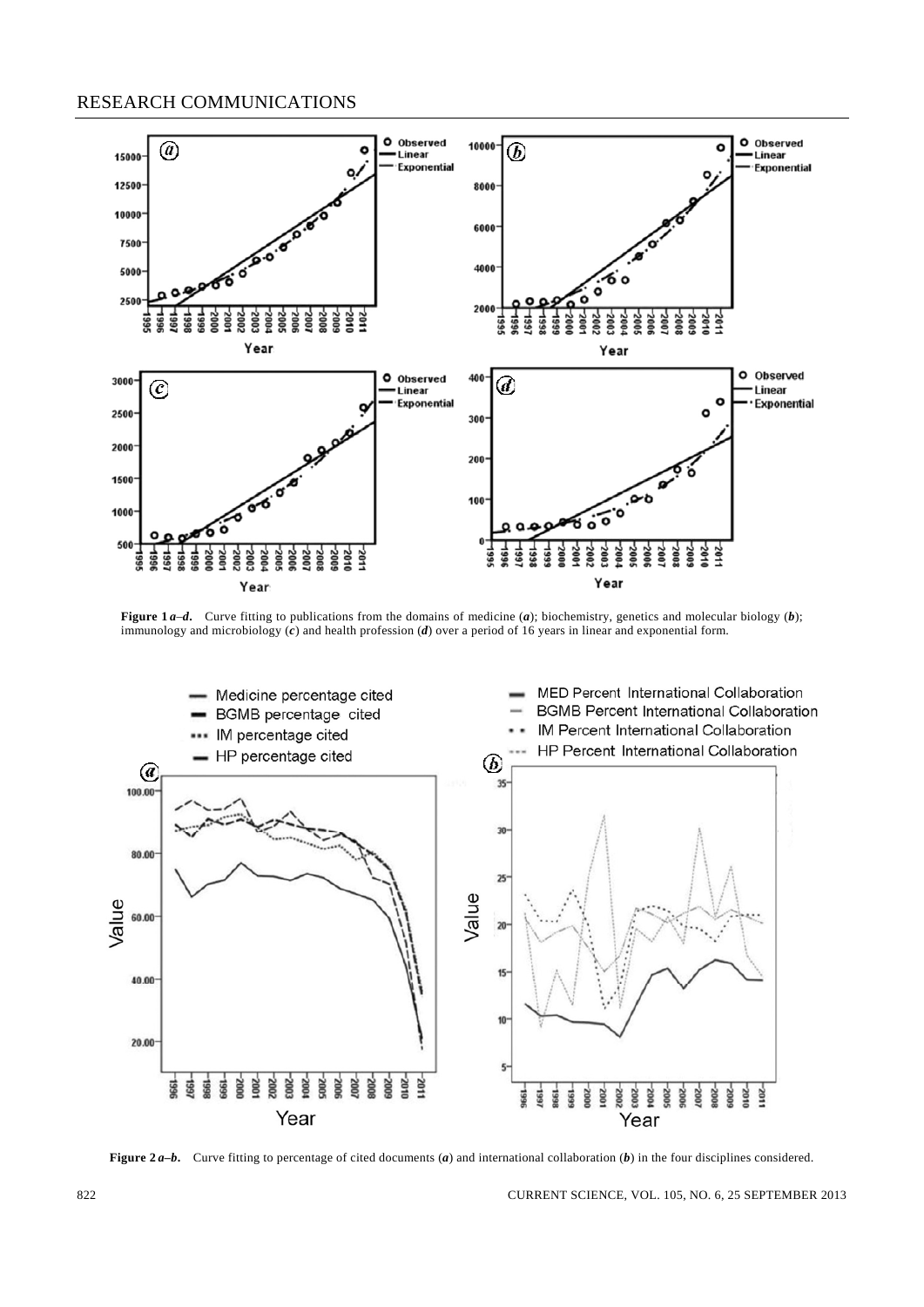

**Figure 3a-d.** Curve fitting to percentage of publications having regional collaboration in the four domains of medicine (a); biochemistry, genetics and molecular biology (*b*); immunology and microbiology (*c*) and health profession (*d*) over a period of 16 years in linear and exponential form.



**Figure 4a-d.** Curve fitting to percentage of publications having world collaborations in the four domains of medicine (a); biochemistry, genetics and molecular biology (*b*); immunology and microbiology (*c*) and health profession (*d*) over a period of 16 years in linear and exponential form.

CURRENT SCIENCE, VOL. 105, NO. 6, 25 SEPTEMBER 2013 823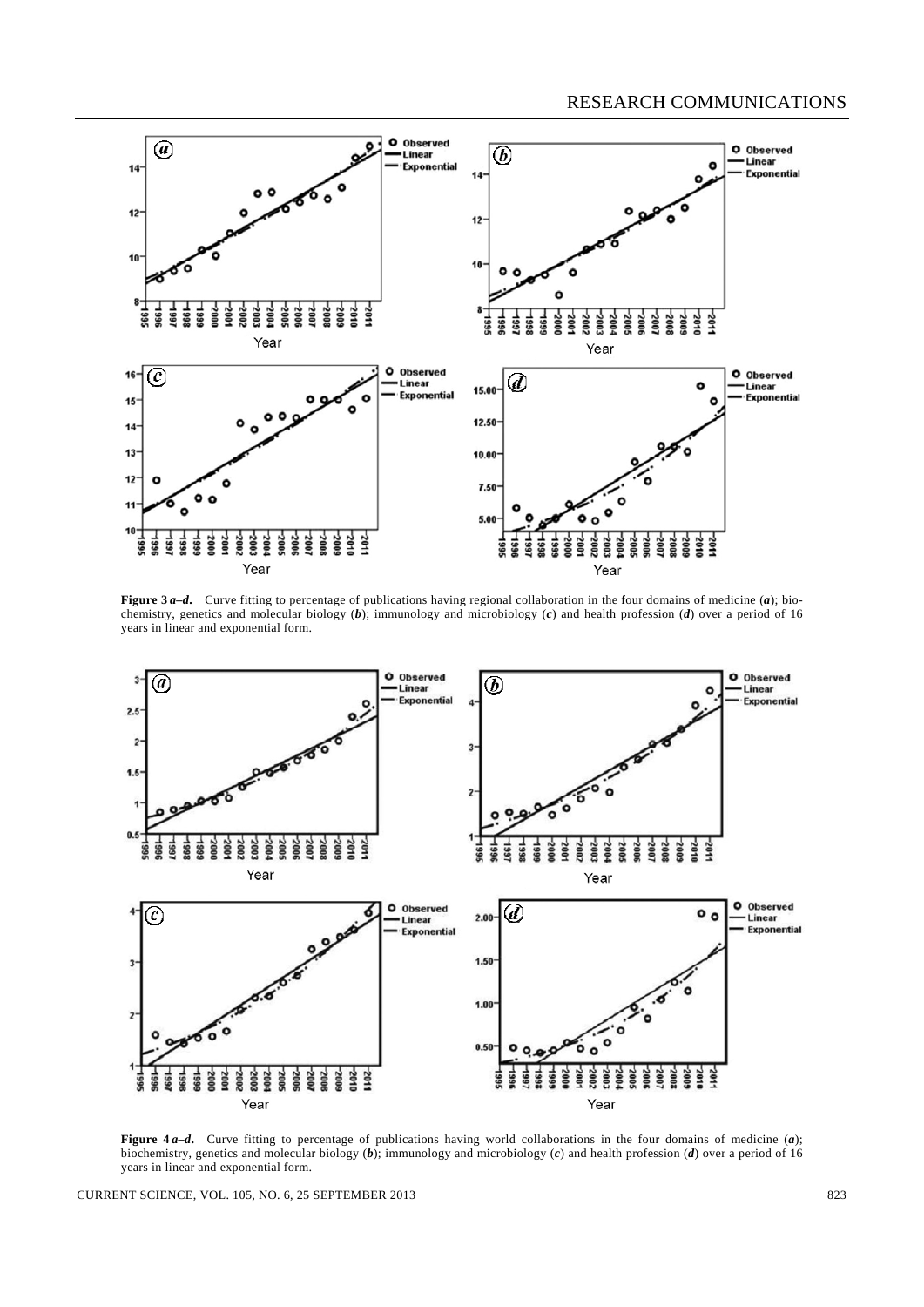major disciplines are shown in Figure 5. The curve fitting methodology was used to fit the trajectory of published documents; percentage of cd, pi, pr and pw. This resulted in estimate of coefficient of determination  $(R^2)$  for each disciplines. Statistical analysis was performed using licenced version of SPSS 21.0 software.

 The four broader disciplines considered in this study exhibited an exponential growth of scientific publications, in the order of MED, BGMB, IM and HP, compared to the linear model. This was evident by the greater value of coefficient of determination (MED: exp:  $R^2 = 0.98$ ) versus linear:  $R^2 = 0.91$ ; BGMB: exp:  $R^2 = 0.93$  versus linear:  $R^2 = 0.87$ ; IM: exp:  $R^2 = 0.97$  versus linear:  $R^2 = 0.92$ ; HP: exp:  $R^2 = 0.90$  versus linear:  $R^2 = 0.74$ ; Figure 1). The fitting of data for 'cd', depicted decreasing trend and random fluctuation for 'pi', for all major disciplines (Figure 2). The fitting of parameters for 'pr' and 'pw' leads to almost similar pattern for linear and exponential form for pr (Figure 3); MED: exp:  $R^2 = 0.90$ versus linear:  $R^2 = 0.90$ ; BGMB: exp:  $R^2 = 0.86$  versus linear:  $R^2 = 0.86$ ; IM: exp:  $R^2 = 0.78$  versus linear:  $R^2 =$ 0.80; HP: exp:  $R^2 = 0.80$  versus linear:  $R^2 = 0.77$  and exponential for 'pw', for category (MED: exp:  $R^2 = 0.98$ ) versus linear:  $R^2 = 0.94$ ; BGMB: exp:  $R^2 = 0.94$  versus linear:  $R^2 = 0.90$ ); HP (exp:  $R^2 = 0.85$  versus linear:  $R<sup>2</sup> = 0.75$ ) and almost similarly both (exponential and linear) in IM category (exp:  $R^2 = 0.95$  versus linear:  $R^2 = 0.95$ ; Figure 4).

 Figure 5 depicts mean (95% CI) of published documents for 47, 15, 6 and 10 subdomains of four major disciplines. In MED, for medicine (miscellaneous) estimated mean was maximum and for paediatrics, perinatology and child health lesser than medicine (miscellaneous). For majority of them the mean number of published documents was below 500. The core clinical specialities like medmisc, ppch, neurocl, sur, rnmim, opthal and cvmed published more on average than other equally important clinical categories like obg, gast, uro, psymh, ana, edmet, nephr, trans, ger, epi and phys. In the case of BGMB, the highest mean was for bioche. For majority of disciplines pertaining to BGMB the average was less than 500, with only the exception of biotech and bioche (Figure 5 *b*). In case of IM, the maximum mean was found for ambiotech followed by microb, immune, parasite, virol and immicmisc (Figure 5 *c*) and for HP, rulra, preceded by hpmisc and cmt (Figure 5 *d*).

 The scientometrics information of medical sciences in India highlights its inadequacy in terms of scope and quality<sup>11</sup>. An attempt has been made to understand collectively the trajectory of publications with wider spectrum in four medical sciences-related disciplines. The simultaneous consideration of four domains is attributed to the fact that medicine is a multidisciplinary speciality and such consideration offers flexibility for assessing collective growth trajectory.

 The findings revealed exponential growth of publications for all the four disciplines. However, cited documents and percentage of international collaboration (except MED) exhibited respectively, decreasing trend and random fluctuations for all major disciplines (Figure 2 *a* and *b*). The finding of decreasing trend in percentage of cited documents and international collaboration not matching with volume of growth is corroborated with a recently released report by the Department of Science and Technology<sup>12</sup>. The rather better international collaboration of MED can be regarded as promotion of interdisciplinary research in recent times. This needs to be replicated for other areas like BGMG, IM and HP. The curve of percentage of regional and world collaboration among the published documents demonstrated linear and exponential fitting in parallel. The exponential growth signifies large research infrastructure; enhanced capacity building and greater interdisciplinary collaborative research activities. But the decreasing trend in cited documents raises fundamental questions of what is better in medical sciences – quantity or quality? Surely, such trajectories might be interpreted as quality compromise, but it will be rather illogical. The increase in the quantity of published documents can be ascertained to the growing number of journals in recent times $13$  and greater access to open access articles<sup>14</sup>. The random fluctuation in percentage of international collaborations might be ascertained to lack of convergence of common research interest among investigators from different countries and constrained availability and accessibility of trained manpower and resources.

 For each of the sub-disciplines of broader disciplines, the mean number of documents published along with its 95% CI has been also plotted (in Figure 5 *a*–*d*). In 'MED', for medicine (miscellaneous) the mean maximum stood followed by paediatrics, perinatology and child health. For all the remaining 45 fields, the mean was below 1000. The clinical specialities like neurology (clinical), surgery, radiology, ophthalmology, cardiology and cardiovascular medicine in addition to medicine (miscellaneous) and paediatrics, perinatology and child health had greater quantum of publications relative to obstetrics and gynaecology, gastroenterology, urology, psychiatry and mental health, endocrinology, diabetes and metabolism, nephrology, transplantation, geriatrics, epidemiology and physiology (Figure 5 *a*). In case of BGMB, the highest mean was for biochemistry and biotechnology (Figure  $5b$ ). In case of IM, the maximum mean was for applied microbiology followed by microbiology, immunology, parasitology, virology and immunology and microbiology (Figure 5 *c*). For health profession, it was radiological and ultrasound technology preceded by health profession (miscellaneous) and complementary and manual therapy (Figure 5 *d*).

 Broadly, the four disciplines among themselves are quite different entities and each category under them has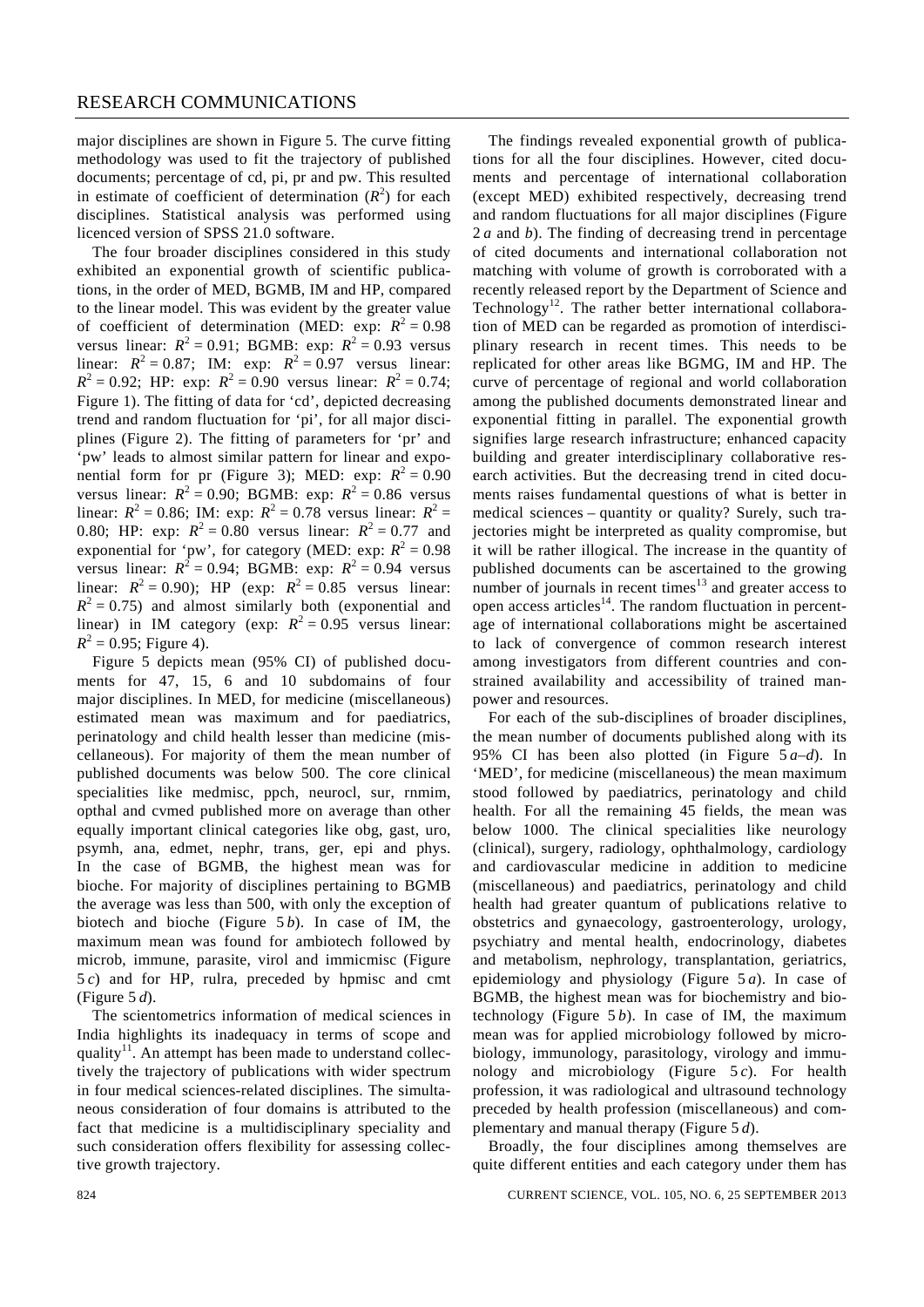# RESEARCH COMMUNICATIONS



**Figure 5***a–d*. Error plots. *a*, For 47 categories under medicine. medmis: medicine (miscellaneous); ppch: pediatrics, perinatology and child health; neurocl: neurology (clinical); sur: surgery; der: dermatology; rnmim: radiology, nuclear medicine and imaging; opthal: ophthalmology; cvmed: cardiology and cardiovascular medicine; pheoh: public health, environmental and occupational health; onco: oncology; micmed: microbiology (medical); phamed: pharmacology (medical); pfm: pathology and forensic medicine; id: infectious diseases; apm: anaesthesiology and pain medicine; otorh: otorhinolaryngology; obg: obstetrics and gynecology; gast: gastroenterology; hem: haematology; uro: urology; psymh: psychiatry and mental health; pulrm: pulmonary and respiratory medicine; ana: anatomy; imed: internal medicine; calmed: complementary and alternative medicine; ospmed: orthopaedics and sports medicine; edmet: endocrinology, diabetes and metabolism; iall: immunology and allergy; gene: genetics (clinical); hist: histology; nephr: nephrology; trans: transplantation; ccicm: critical care and intensive care medicine; emed: emergency medicine; rheu: rheumatology; hp: health policy; biomed: biochemistry (medical); ger: geriatrics and gerontology; epi: epidemiology; hi: health informatics; rmed: reproductive medicine; hep: hepatology; phys: physiology (medical); embr: embryology; reh: rehabilitation; dg: drug guides; fp: family practice.  $b$ , For 15 categories under biochemistry, genetics and molecular biology. Bioche: biochemistry; biotech: biotechnology; biogmbmis: biochemistry, genetics and molecular biology (miscellaneous); mbio: molecular biology; genet: genetics; cb: cell biology; stbio: structural biology; biophy: biophysics; mmed: molecular medicine; cbio: clinical biochemistry; crese: cancer research; physio: physiology; endo: endocrinology; dbio: developmental biology; age: aging. *c*, For six categories under immunology and microbiology. ambiotech: applied microbiology; microb: microbiology; immuno: immunology; parasit: parasitology; virol: virology; immicmisc: immunology and microbiology (miscellaneous). *d*, For ten categories under health professions. rultra: radiological and ultrasound technology; hpmisc: health profession (miscellaneous); cmt: complementary and manual therapy; him: health information management; pthstreh: physical therapy, sports therapy and rehabilitation; mltech: medical laboratory technology; phar: pharmacy; opto: optometry; shea: speech and hearing; chiro: chiropractics.

CURRENT SCIENCE, VOL. 105, NO. 6, 25 SEPTEMBER 2013 825